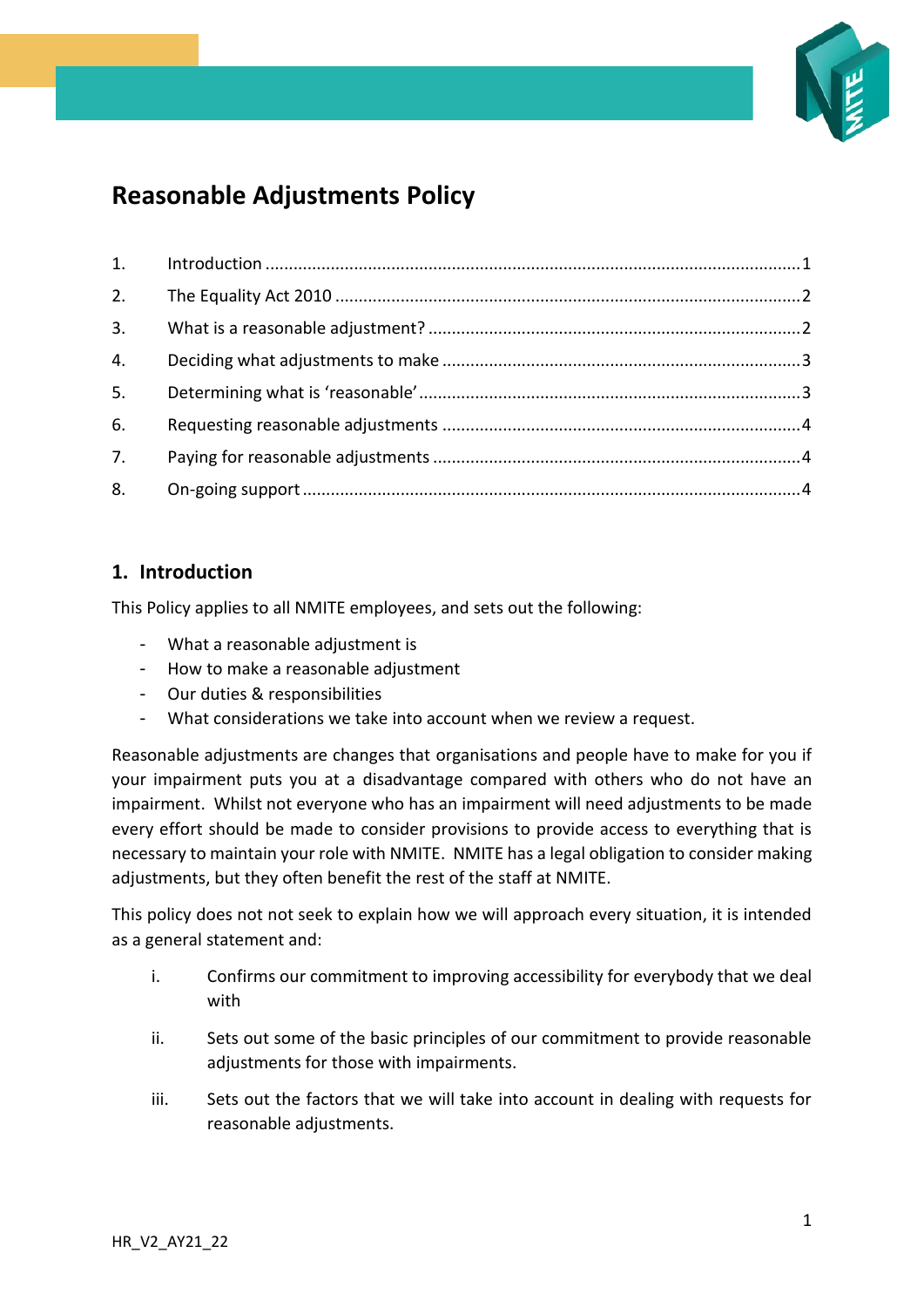# <span id="page-1-0"></span>**2. The Equality Act 2010**



The Equality Act 2010 (the Act) provides a legislative framework to protect the rights of individuals and to advance equality of opportunity for all.

Under the Act the legal duty to make reasonable adjustments arises in three circumstances:

- i. Where the provision, criterion or practice which puts a disabled person at a substantial disadvantage in relation to a relevant matter in comparison with persons who are not disadvantaged.
- ii. Where a physical feature puts a disabled person at a substantial disadvantage in comparison with persons who are not disabled.
- iii. Where a disabled person would, but for the provision of an auxiliary aid, be put at a substantial disadvantage in comparison with persons who are not disabled.

## <span id="page-1-1"></span>**3. What is a reasonable adjustment?**

A reasonable adjustment can take may forms, but could include:

- 3.1 a change to the physical working or a physical feature of the workplace such as:
	- i. moving the team which includes the employee with an impairment to a more accessible office (it would be unreasonable to isolate an employee with an impairment by moving them alone).
	- ii. allowing the individual with an impairment to permanently use a particular desk which provides the correct lighting for them.
	- iii. arranging for a light switch to be repositioned where the individual can reach it.
- 3.2 a change to working environments such as:
	- i. allowing flexibility to the impaired employee's working hours, for example to enable them to attend regular medical appointments or to recover from prescribed medication.
	- ii. allowing the individual with an impairment to use a suitable access route which other individuals aren't allowed to use
	- iii. allowing paid time off for medical appointments which are directly related to the individual's impairment where these cannot be arranged outside normal or core working hours.
	- iv. allocating to another individual a particular activity which the individual with an impairment is unable to carry out due to their impairment.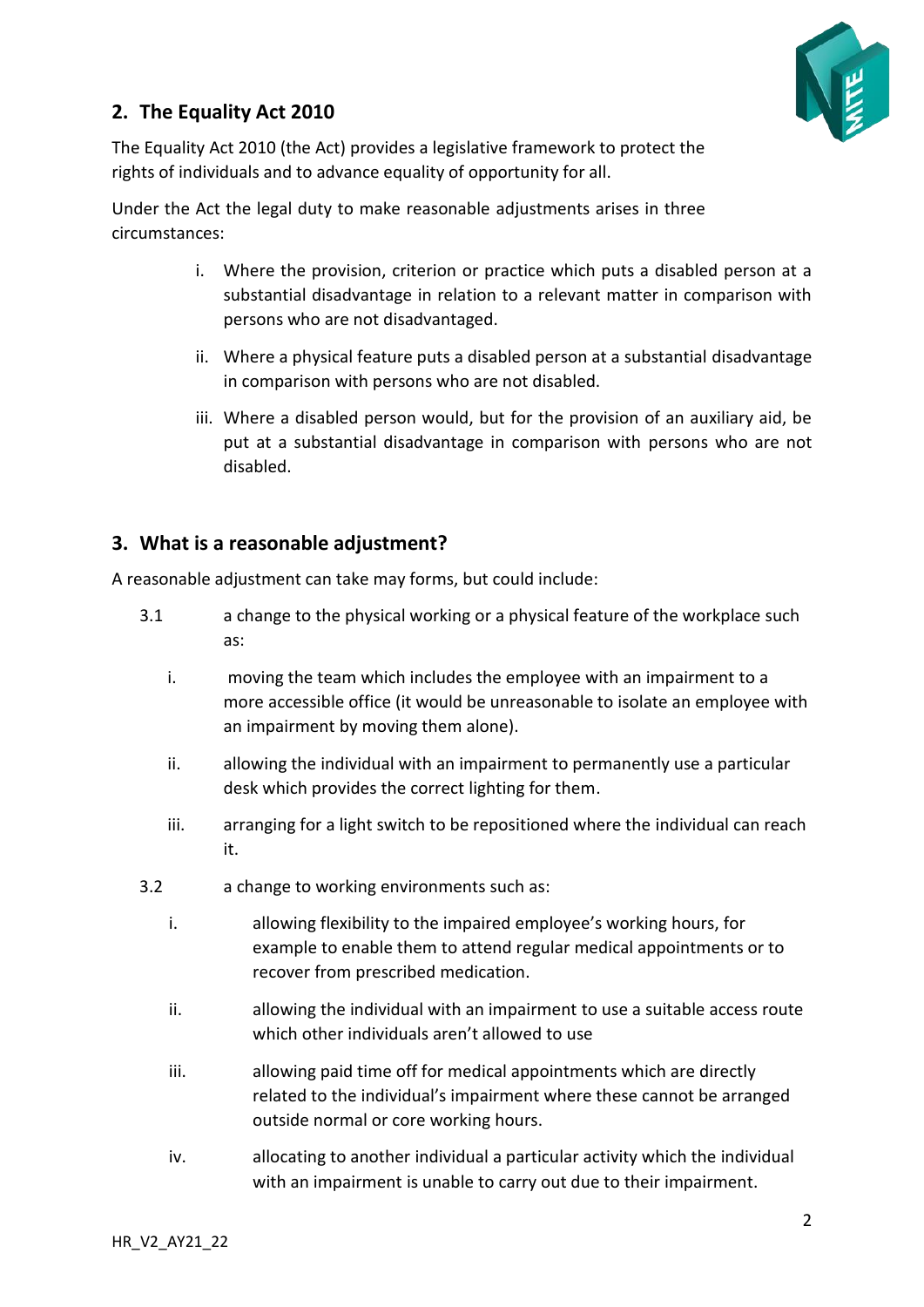

- 3.3 providing a particular aid or service such as:
- i. purchasing specialist computer software or equipment.
- 3.4 adjusting the arrangement for recruitment and selection such as:
	- i. timing of interview
	- ii. moving the interview to a more accessible venue

There is no restriction on what adjustments could be considered because every individual will have unique needs.

#### <span id="page-2-0"></span>**4. Deciding what adjustments to make**

- 4.1 Any adjustment needs to be tailored specifically to the individual concerned. The first person to ask about the adjustments required is the individual themselves as most impaired employees will have a very good idea of what adjustments would help most.
- 4.2 Making reasonable adjustments is a legal obligation, so managers should be open to discussion and encourage people to talk about their needs and what they think would help them to do their job.

#### <span id="page-2-1"></span>**5. Determining what is 'reasonable'**

The Equality Act does not define what is 'reasonable' but guidance from the Equality and Human Rights Commission suggest that the most relevant factors are:

- i. The effectiveness of the adjustment(s) in preventing or reducing the disadvantage for the impaired person.
- ii. The practicality of making the adjustments
- iii. The availability of our resources including external assistance and finance
- iv. Any disruption to the service that making the adjustment may cause.

NMITE has a legal duty to make reasonable adjustments. However, sometimes a change will be unreasonable and we can lawfully decide not to make that change. We use the following criteria to decide whether a change is reasonable:

- Is the change practical to make?
- Do we have the resources to pay for the adjustment?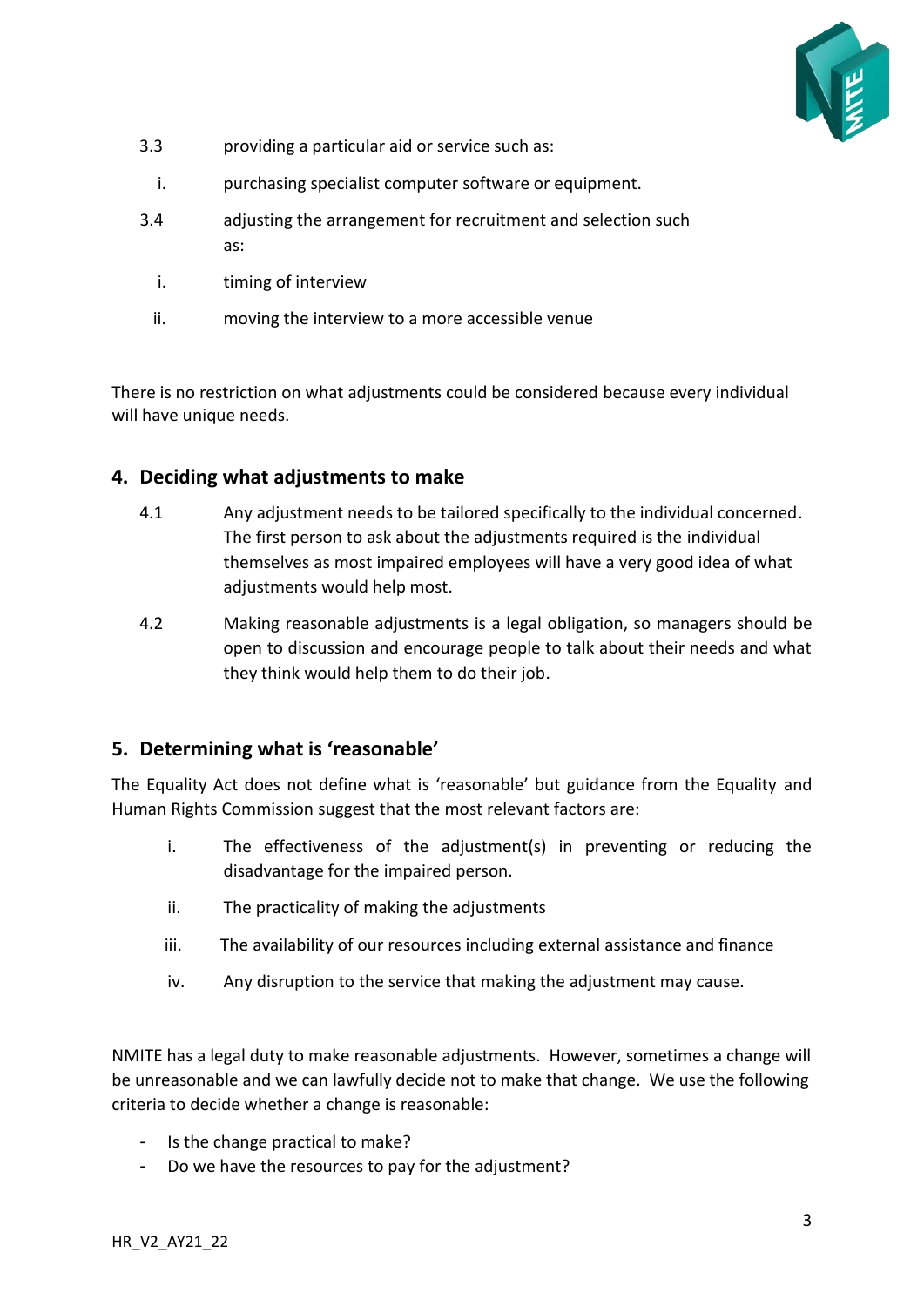

- Will the change be effective in overcoming or reducing the disadvantage within the workplace?
- Will the adjustment have an impact on the Health & Safety of others?

#### <span id="page-3-0"></span>**6. Requesting reasonable adjustments**

It is entirely voluntary to disclose information with regard to your disability status. However, it is encouraged to ensure the effective provision of guidance, support and protection for those that require it so that the appropriate resources and specialist support can be identified and provided.

If you would like to disclose a disability and/or long term health condition, and believe you would require reasonable adjustments to be made, please speak to the HR Department.

We may ask other people to help us in the process, including:

- Our Occupational Health Provider
- <span id="page-3-1"></span>- Your Manager

#### **7. Responding to Reasonable Adjustment Requests**

Usually, we will be able to agree and deliver the required reasonable adjustments with a minimum delay. However, we may need more time in some cases to consider in more detail how best to overcome the difficulty you may experience. HR will write to you formally outlining the adjustments that have been agreed.

If the adjustments are deemed unreasonable, and the expected level of support is not agreed, HR will write to you to inform you of the outcome.

Employees do have the right to appeal any decision, and this should be made in writing within 5 days of the formal notification being made, to the Chief Executve Officer. The CEO's decision will be final and there will be no further right to appeal.

#### **8. Paying for reasonable adjustments**

The department which employs the impaired person must pay for reasonable adjustments.

In addition, a Government programme called Access to Work can help with extra costs which would not be reasonable for an employer or prospective employer to pay.

#### <span id="page-3-2"></span>**9. On-going support**

8.1 The agreed adjustments should be reviewed by the manager with the employee at least annually through 1:1 discussions and as part of personal performance and development plan discussions to ensure they are still fit for purpose. A record